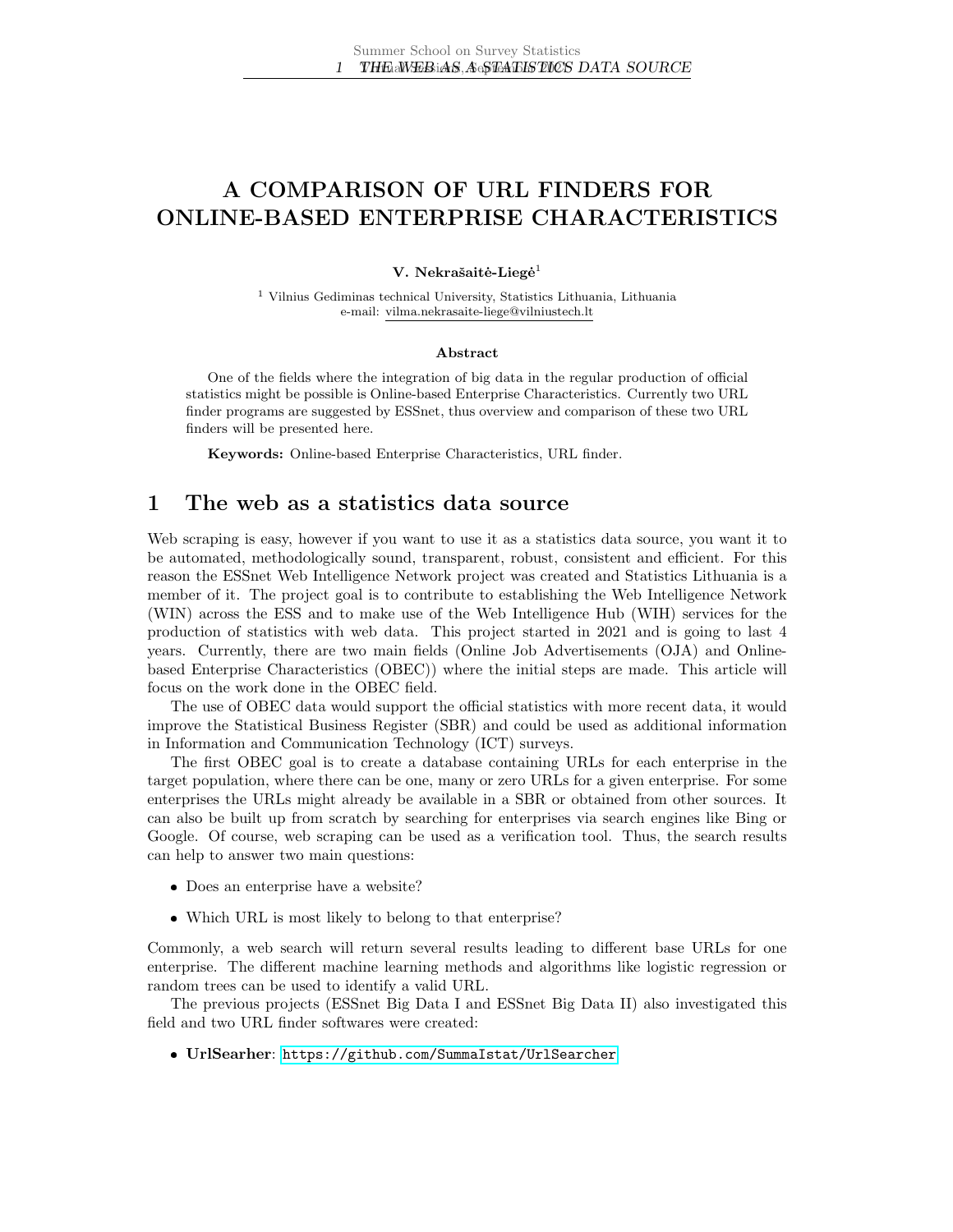### URLsFinder: [https://github.com/EnterpriseCharacteristicsESSnetBigData/Sta](https://github.com/EnterpriseCharacteristicsESSnetBigData/StarterKit/tree/master/URLsFinder)rterKit/ [tree/master/URLsFinder](https://github.com/EnterpriseCharacteristicsESSnetBigData/StarterKit/tree/master/URLsFinder)

A more detailed analysis of these programs is provided in the next section.

# 2 Comparison of URL finders

UrlSearher was created by Donato Summa and his team (Italian National Institute of Statistics) (Barcaroli G., Scannapieco M., Summa D. (2016)). UrlSearcher is a Java application where a strategy for solving the URL retrieval problem is adopted. It consists of 5 steps:

- Step 1: Building the input training dataset. Combining different sources the list of enterprises with several indicators (enterprise name, city, telephone number and ect.) is created. This step must be done outside the URL finder, because each country can use different sources and different indicators and there is no possibility to automate this process.
- $\bullet$  *Step 2: URLs Searching.* In this step for each unit in the input training dataset the first 10 URLs were stored from the search engine, where the search was done using the enterprise name.
- Step 3: URLs Crawling. For each row of the seed file, if the URL is not in the list of the domains to filter out, the program tries to acquire the HTML content of the page. From each acquired HTML page the program extracts just the textual content of the HTML fields with useful information (for example, contact information) and write a line in a TSV file.
- Step 4: URLs Scoring. A score vector is computed and a score is assigned for each line in the TSV file. The elements/characteristics that were considered in a score vector by default (it is possible to adapt it to each country) are these:
	- Simple URL (is the URL in the form www.name.lt or not?);
	- VAT (is it present in the page or not?);
	- city (is it present in the page or not?);
	- province code (is it present in the page or not?);
	- $-$  link position (from 0 to 9);
	- telephone number (is it present in the page or not?);
	- zip code (is it present in the page or not?).

A score is calculated as a sum of assigned points for each element/characteristic.

 $\bullet$  Step 5: Using a Machine Learning approach to associate URLs to enterprises. The easiest way to assign the valid URL for each unit is to select that with the maximum score, but knowing that not all units have a URL, the more precise algorithm must be used. That is why in this step three methods (neural networks, random forest and logistic model) are used to determine if the URL with the highest score is valid or not.

The other program URLsFinder was created by Kostadin Georgiev (Bulgarian National Statistical Institute) and is a part of a Starter Kit package. The URLsFinder is written in Python and it contains two main modules:

 $\bullet$  URLsFinderWS - defines methods for scraping information for the enterprises' URLs from the internet with the help of search engine Duck Duck Go.